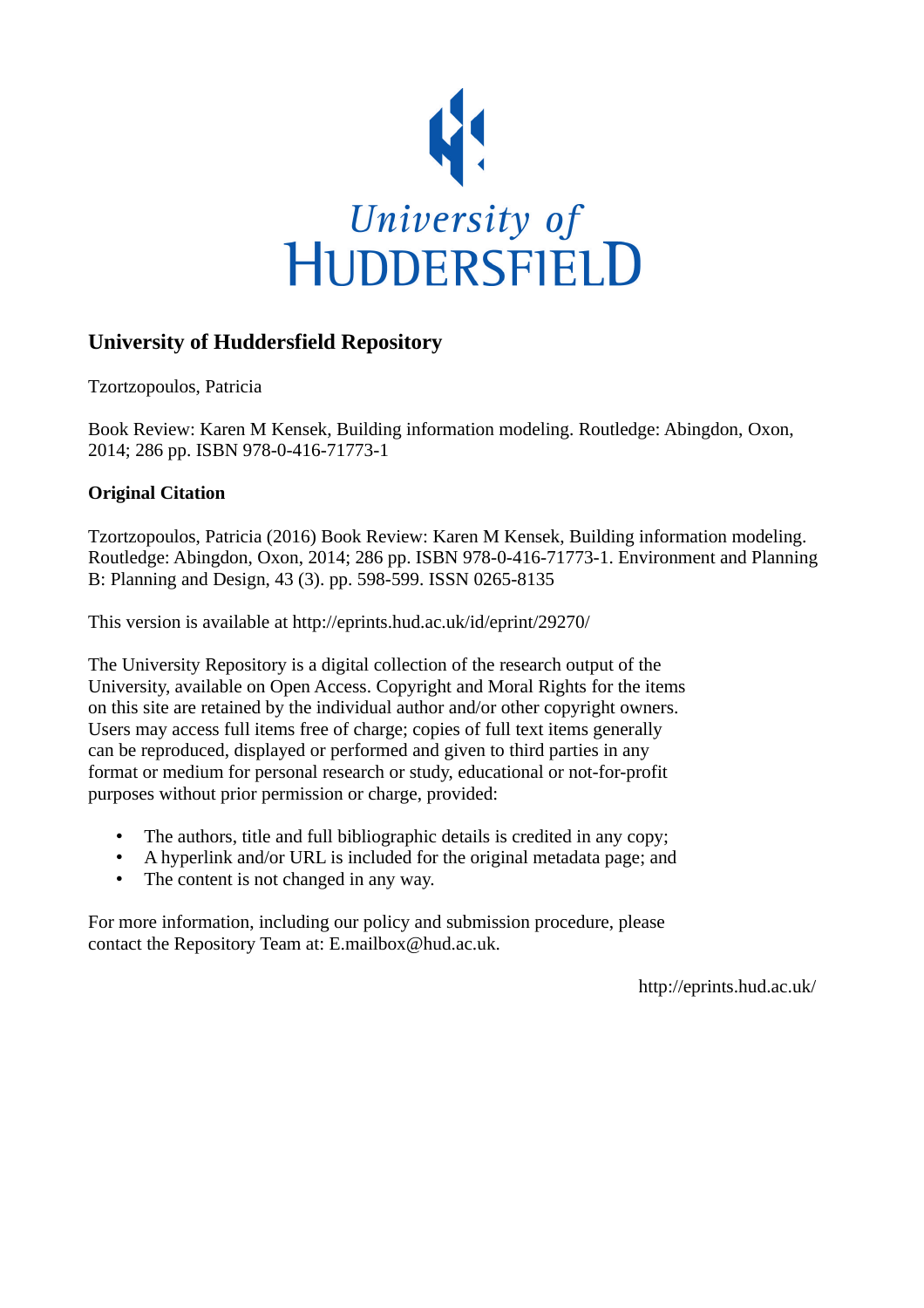## Book Review

Published at: Environment and Planning B: Planning and Design, vol. 43, 3: pp. 598-599. First Published May 2, 2016. DOI: 10.1177/0265813515621208

Karen M Kensek, **Building information modeling**. Routledge: Abingdon, Oxon, 2014; 286 pp. ISBN number: 978-0-416-71773-1 (hbk), 978-0-416-71774-8, £23.74 (pbk), 978-1-315- 79707-6 (ebk)

Reviewed by: Patricia Tzortzopoulos, School of Art, Design and Architecture, University of Huddersfield, UK

Building Information Modeling, by Karen M Kensek, is a guide for architects, engineers and construction professionals on the basics of BIM, describing diverse factors that need to be considered for its practical adoption in design and construction. BIM has the potential to revolutionise the way design and construction processes are delivered, helping to resolve long-standing issues of poor communication, poor information management and coordination, which have led to much waste and loss of value across construction projects. However, the implementation of BIM-based processes and technology is challenging, and this book highlights some of the practical issues currently faced by companies, as well as strategies needed to overcome these.

The book is pocket sized and intended to provide a succinct volume that collates easy to use, need-to-know technical information about BIM. The book also intends to 'address many key roles that BIM is playing in shaping professional offices and project delivery processes (p.2)', and it does describe some of the main changes occurring as a result of BIM.

The book is divided into two parts, each subdivided into diverse chapters. Part 1 presents main definitions, explores issues and describes BIM-related opportunities for the industry. It incorporates a description of a number of important areas that need to be considered for BIM implementation, including stakeholders roles and responsibilities, technical issues related to data exchange, interoperability and multidisciplinary coordination, some legal considerations, as well as the extremely important need for standards both within and across firms to enable appropriate collaborative BIM processes. The session also mentions BIM applications across the different stages of the design and construction, from conceptual design up to facilities management.

Part 2 presents examples of cases of BIM adoption from design and construction firms which are written by people involved in those projects. The case study examples illustrate some of the benefits as well as problems companies face in adopting BIM. Although the descriptions are quite short, all cases highlight some successes as well as opportunities for improvement, which is of benefit to readers. The project case studies presented are informative practical examples which address, for instance, the need for shared standards across project teams, the need for the definition of information content and level of detail for model deliverables, responsibilities for model reviews during upstream (design) and downstream processes (construction and/or facilities management), need for product libraries, between others.

Kensek chooses her two-part structure in order to better communicate the diversity of information needs for industry, from theory to practice. Part of the problems that the industry has faced to date in adopting BIM tends to be related to misunderstandings of the need to change working practices and processes, or, in some instances, excessive focus on technology alone as opposed to process changes. Therefore, the clear concepts presented and discussed can be seen as an important information source. References to other existing bibliography are used to balance the brevity of some areas, which is beneficial for readers. Because of its general purpose, it is likely that those less experienced in BIM implementation will benefit more from the book contents than experienced professionals.